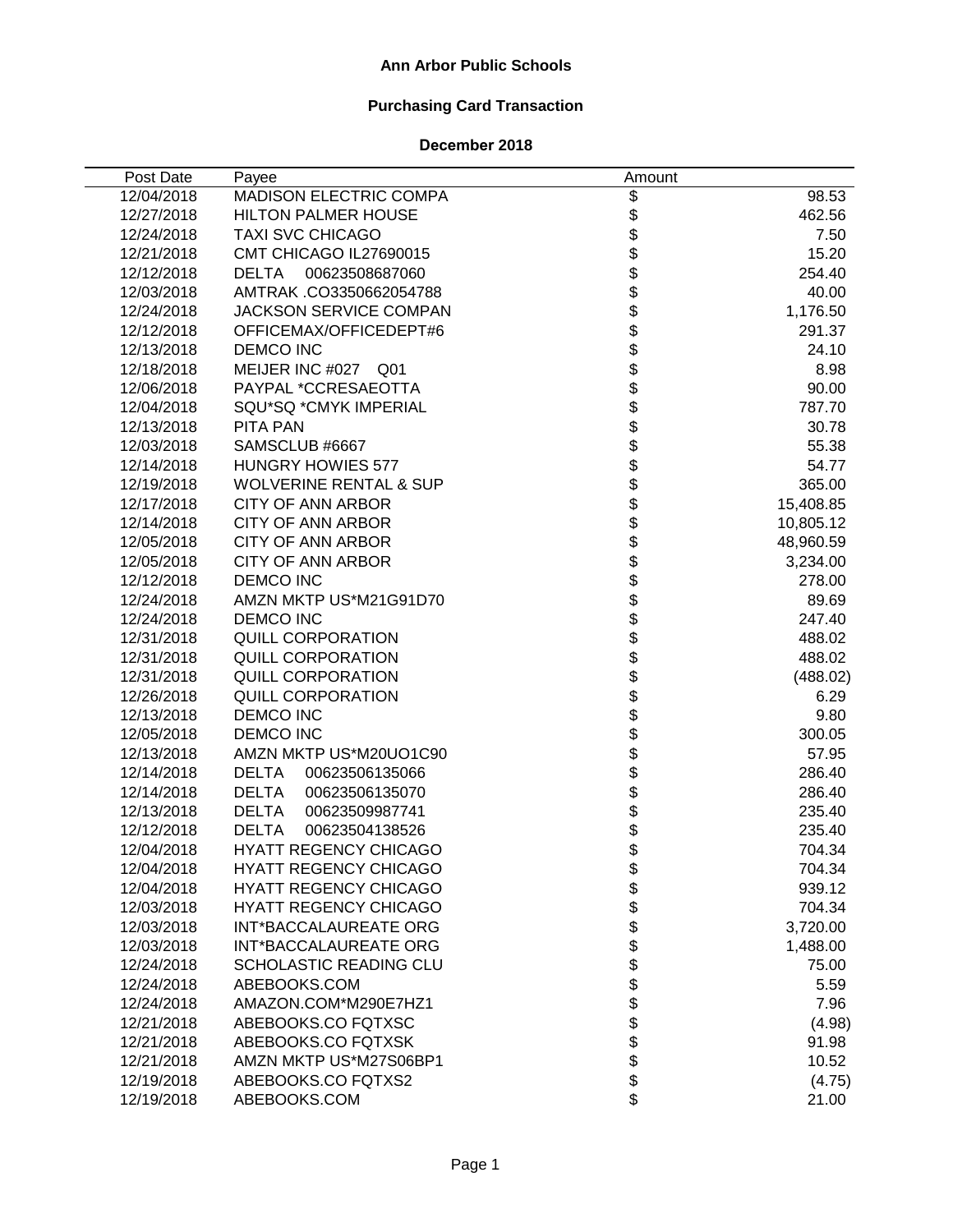| 12/19/2018 | ABEBOOKS.CO FQTXRL            |                                 | 8.99     |
|------------|-------------------------------|---------------------------------|----------|
| 12/19/2018 | ABEBOOKS.CO FQTXRO            |                                 | 7.49     |
| 12/19/2018 | ABEBOOKS.CO FQTXRQ            |                                 | 4.99     |
| 12/19/2018 | ABEBOOKS.CO FQTXSA            |                                 | 39.21    |
| 12/19/2018 | ABEBOOKS.CO FQTXSB            |                                 | 8.10     |
| 12/19/2018 | ABEBOOKS.CO FQTXSE            |                                 | 5.51     |
| 12/19/2018 | ABEBOOKS.CO FQTXS4            |                                 | 8.10     |
| 12/19/2018 | ABEBOOKS.CO FQTXS5            |                                 | 8.10     |
| 12/19/2018 | ABEBOOKS.CO FQTXS9            |                                 | 8.75     |
| 12/19/2018 | THE READING WAREHOUSE         |                                 | 1,207.30 |
| 12/18/2018 | ABEBOOKS.CO FQTXSY            |                                 | 10.04    |
| 12/18/2018 | ABEBOOKS.CO FQTXS2            |                                 | 14.73    |
| 12/18/2018 | ABEBOOKS.CO FQTXSX            |                                 | 4.76     |
| 12/18/2018 | ABEBOOKS.CO FQTXRJ            |                                 | 9.78     |
| 12/18/2018 | ABEBOOKS.CO FQTXRN            |                                 | 5.89     |
| 12/18/2018 | ABEBOOKS.CO FQTXRP            |                                 | 6.98     |
| 12/18/2018 | ABEBOOKS.CO FQTXRR            |                                 | 14.56    |
| 12/18/2018 | ABEBOOKS.CO FQTXRS            |                                 | 12.14    |
| 12/18/2018 | ABEBOOKS.CO FQTXRT            |                                 | 8.61     |
| 12/18/2018 | ABEBOOKS.CO FQTXRV            |                                 | 3.63     |
| 12/18/2018 | ABEBOOKS.CO FQTXSD            |                                 | 10.87    |
| 12/18/2018 | ABEBOOKS.CO FQTXSG            | ֍֎֍֍֍֍֍֍֍֍֍֍֍֍֍֍֍֍֍֍֍֍֍֍֍֍֍֍֍֍֍ | 9.18     |
| 12/18/2018 | ABEBOOKS.CO FQTXSH            |                                 | 8.52     |
| 12/18/2018 | ABEBOOKS.CO FQTXSI            |                                 | 7.24     |
| 12/18/2018 | ABEBOOKS.CO FQTXSJ            |                                 | 6.50     |
| 12/18/2018 | ABEBOOKS.CO FQTXSW            |                                 | 7.28     |
| 12/18/2018 | ABEBOOKS.CO FQTXS3            |                                 | 8.10     |
| 12/18/2018 | ABEBOOKS.CO FQTXS6            |                                 | 4.05     |
| 12/18/2018 | ABEBOOKS.CO FQTXRZ            |                                 | 4.98     |
| 12/18/2018 | ABEBOOKS.CO FQTXSC            |                                 | 4.98     |
| 12/18/2018 | ABEBOOKS.CO FQTXRK            |                                 | 56.89    |
| 12/05/2018 | AMAZON.COM*M033V8Q91          |                                 | 197.42   |
| 12/13/2018 | <b>DEMCO INC</b>              | \$                              | 9.95     |
| 12/04/2018 | PAYPAL *HEALTH4HIRE           | \$                              | 32.73    |
| 12/11/2018 | B&H PHOTO 800-606-696         | \$<br>\$                        | 372.05   |
| 12/12/2018 | <b>DEMCO INC</b>              |                                 | 77.03    |
| 12/05/2018 | PIZZA HOUSE - ANN ARBO        | \$                              | 122.89   |
| 12/03/2018 | SS STORAGE - ANN ARBOR        |                                 | 158.00   |
| 12/24/2018 | SPEEDWAY 5002                 |                                 | 1,039.50 |
| 12/21/2018 | ANN ARBOR TRANSPORTATI        |                                 | 30.00    |
| 12/17/2018 | <b>INSTITUTE FOR EDUCATIO</b> |                                 | 259.00   |
| 12/21/2018 | RPS ANN ARBOR-S ASHQ02        |                                 | 4.80     |
| 12/14/2018 | SHERATON ANN ARBOR HOT        |                                 | 1,020.40 |
| 12/14/2018 | <b>GLASS HOUSE CATERING</b>   |                                 | 947.00   |
| 12/20/2018 | OFFICEMAX/OFFICEDEPT#6        | <b>8888888888</b>               | 36.96    |
| 12/17/2018 | PIKTOCHARTCO*3QKS1J8DJ        |                                 | 29.00    |
| 12/17/2018 | CANVA FOR WORK MONTHLY        |                                 | 38.85    |
| 12/17/2018 | OFFICEMAX/OFFICEDEPT#6        |                                 | 113.82   |
| 12/24/2018 | DOLLAR BILL COPYING           | \$                              | 56.39    |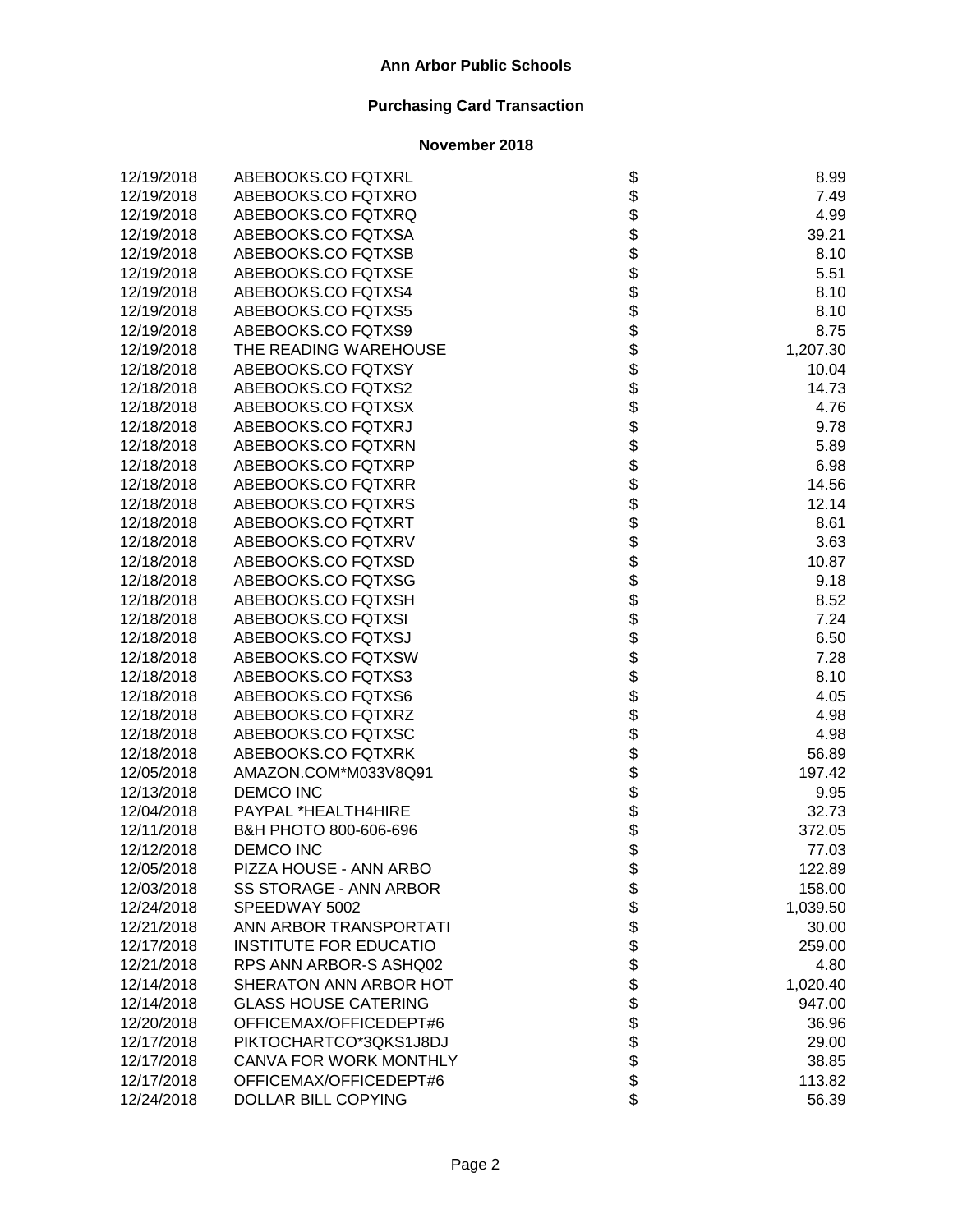| 12/19/2018 | MICHAELS STORES 2108               | \$                         | 68.77    |
|------------|------------------------------------|----------------------------|----------|
| 12/13/2018 | MICHAELS STORES 2108               |                            | 25.07    |
| 12/13/2018 | PARTY CITY 4111                    |                            | 150.12   |
| 12/11/2018 | THINGS REMEMBERED 0206             |                            | 121.48   |
| 12/10/2018 | MICHAELS STORES 2108               |                            | 36.49    |
| 12/10/2018 | JOANN STORES #2004                 |                            | 76.39    |
| 12/07/2018 | AMZN MKTP US*M07VH4211             |                            | 30.38    |
| 12/03/2018 | <b>MARXMODA</b>                    |                            | 500.00   |
| 12/19/2018 | ARBOR SPRINGS WATER CO             |                            | 32.50    |
| 12/19/2018 | SQ *SQ *SIMPLY SCRUMPT             |                            | 3,608.17 |
| 12/20/2018 | <b>EZ BIORESEARCH</b>              |                            | 620.21   |
| 12/11/2018 | PAYPAL *SOUTHWESTSI                |                            | 169.00   |
| 12/18/2018 | AMERICAN LIBRARY ASSN              |                            | (113.95) |
| 12/11/2018 | <b>BOSTICK SULLIVAN INC</b>        |                            | 7.40     |
| 12/07/2018 | <b>BOSTICK &amp; SULLIVAN INC</b>  |                            | 136.60   |
| 12/11/2018 | USPS.COM CLICKNSHIP                |                            | 20.10    |
| 12/14/2018 | AMZN MKTP US*M261Z9CD0             |                            | 406.45   |
| 12/24/2018 | RED ROBIN ANN ARB                  |                            | 141.42   |
| 12/20/2018 | UNDERGROUND PRINTING               |                            | 594.66   |
| 12/07/2018 | RPS ANN ARBOR - LIBQ02             |                            | 2.40     |
| 12/13/2018 | MEIJER INC #027<br>Q <sub>01</sub> |                            | 125.53   |
| 12/13/2018 | MEIJER INC #027<br>Q <sub>01</sub> |                            | 213.95   |
| 12/13/2018 | MEIJER INC #027<br>Q <sub>01</sub> |                            | 18.68    |
| 12/13/2018 | MEIJER INC #027<br>Q <sub>01</sub> |                            | 4.99     |
| 12/13/2018 | MEIJER INC #027<br>Q <sub>01</sub> |                            | 0.30     |
| 12/11/2018 | <b>MSBO</b>                        |                            | 90.00    |
| 12/05/2018 | <b>MSBO</b>                        |                            | 270.00   |
| 12/05/2018 | <b>MSBO</b>                        |                            | 80.00    |
| 12/03/2018 | AMZN MKTP US*M05X02561             |                            | 117.48   |
| 12/21/2018 | AMZN MKTP US*M26KC2EM2             |                            | 76.49    |
| 12/19/2018 | MEIJER INC #64 Q01                 |                            | 24.99    |
| 12/04/2018 | OFFICESUPPLY.COM                   |                            | 57.20    |
| 12/04/2018 | OFFICESUPPLY.COM                   |                            | (3.24)   |
| 12/03/2018 | AMZN MKTP US*M06CN4GW0             |                            | 10.50    |
| 12/05/2018 | AMZN MKTP US*M00CF9552             |                            | 31.13    |
| 12/05/2018 | <b>SCENO GRAPHICS</b>              |                            | 142.00   |
| 12/10/2018 | TARGET<br>00009225                 | \$                         | (14.98)  |
| 12/27/2018 | <b>TARGET</b><br>00009225          |                            | 57.48    |
| 12/18/2018 | 00623515381031<br><b>DELTA</b>     |                            | 416.40   |
| 12/18/2018 | <b>DELTA</b><br>00623515381020     |                            | 416.40   |
| 12/03/2018 | <b>MARRIOTT ANN ARBOR</b>          |                            | 360.00   |
| 12/10/2018 | USPS PO 2502800106                 |                            | 7.20     |
| 12/21/2018 | WMU CAR & STUD EMPLOYM             |                            | 265.00   |
| 12/17/2018 | HU E STORE                         |                            | 425.00   |
| 12/05/2018 | LINKEDIN-427*4046314               |                            | 90.22    |
| 12/03/2018 | <b>INDEED</b>                      | \$\$\$\$\$\$\$\$\$\$\$\$\$ | 212.68   |
| 12/06/2018 | ARC - MI MADISON HGTS              |                            | 708.75   |
| 12/19/2018 | OFFICEMAX/OFFICEDEPT#6             |                            | 15.62    |
| 12/17/2018 | OFFICEMAX/OFFICEDEPT#6             |                            | 30.59    |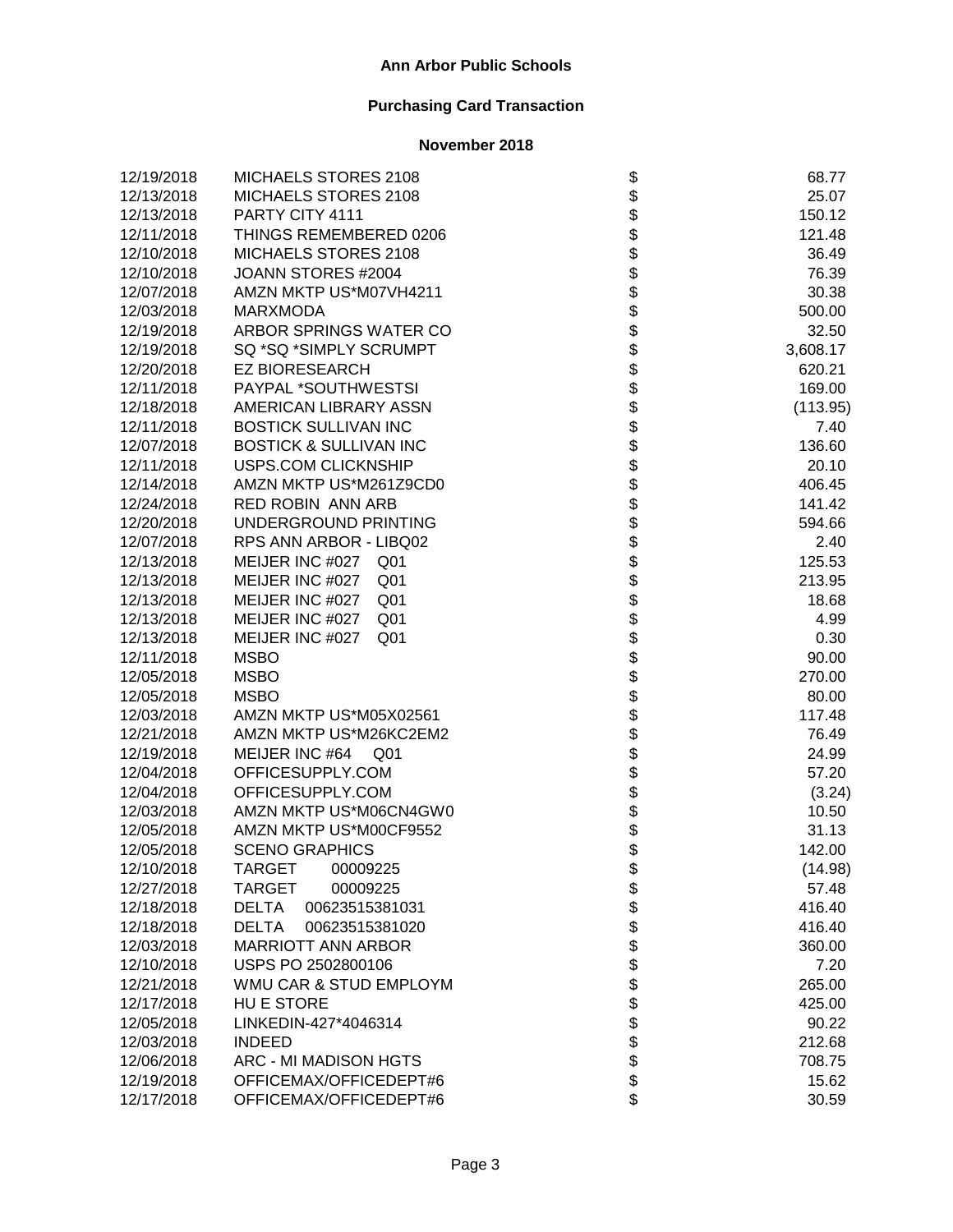| 12/13/2018 | OFFICEMAX/OFFICEDEPT#6            |                   | 188.36   |
|------------|-----------------------------------|-------------------|----------|
| 12/12/2018 | OFFICEMAX/OFFICEDEPT#6            |                   | 325.30   |
| 12/10/2018 | OFFICEMAX/OFFICEDEPT#6            |                   | 17.47    |
| 12/10/2018 | OFFICEMAX/OFFICEDEPT#6            |                   | 125.56   |
| 12/10/2018 | <b>THOMSON WEST*TCD</b>           |                   | 288.86   |
| 12/24/2018 | MICHIGAN AIR PRODUCTS             |                   | 665.00   |
| 12/31/2018 | <b>GRAINGER</b>                   |                   | 114.22   |
| 12/31/2018 | <b>GRAINGER</b>                   |                   | (114.22) |
| 12/31/2018 | <b>GRAINGER</b>                   |                   | 114.22   |
| 12/12/2018 | SQ *SQ *FIFE-PEARCE EL            |                   | 3,857.95 |
| 12/03/2018 | <b>TRANE FLINT</b>                |                   | 931.29   |
| 12/03/2018 | AMAZON WEB SERVICES               |                   | 18.19    |
| 12/05/2018 | FEDEX 461245298                   |                   | 15.28    |
| 12/19/2018 | AMZN MKTP US*M237N7180            |                   | 144.70   |
| 12/17/2018 | SP * RADIOSHACK                   |                   | 18.00    |
| 12/11/2018 | <b>COMPLETE BATTERY SOURC</b>     |                   | 756.00   |
| 12/11/2018 | SENTINEL TECHNOLOGIES             |                   | 370.00   |
| 12/07/2018 | AMZN MKTP US*M06MG9S02            |                   | 321.70   |
| 12/06/2018 | MONOPRICE, INC.                   |                   | 105.82   |
| 12/10/2018 | AMZN MKTP US*M06TT59V1            |                   | 64.68    |
| 12/13/2018 | COTTAGE INN PIZZA - AN            |                   | 121.89   |
| 12/10/2018 | AMZN MKTP US*M06E497O1            |                   | 377.53   |
| 12/03/2018 | <b>MARRIOTT ANN ARBOR</b>         |                   | 53.38    |
| 12/18/2018 | <b>EDUCATION WEEK</b>             |                   | 39.00    |
| 12/10/2018 | OFFICEMAX/OFFICEDEPT#6            |                   | 157.54   |
| 12/17/2018 | <b>HOLIDAYS RESTAURANT</b>        |                   | 599.15   |
| 12/13/2018 | <b>BUSCH'S #1035</b>              |                   | 35.01    |
| 12/17/2018 | MEIJER INC #72<br>Q <sub>01</sub> |                   | 39.90    |
| 12/13/2018 | MEIJER INC #64<br>Q <sub>01</sub> |                   | 24.65    |
| 12/06/2018 | <b>MENARDS BELLEVILLE MI</b>      |                   | (4.50)   |
| 12/04/2018 | <b>MENARDS BELLEVILLE MI</b>      |                   | 42.21    |
| 12/24/2018 | ZINGERMANS CATERING &             |                   | 256.00   |
| 12/10/2018 | 00682010149833<br><b>DELTA</b>    |                   | 30.00    |
| 12/10/2018 | <b>METRO AIRPORT PARKING</b>      |                   | 96.00    |
| 12/10/2018 | THE RITZ-CARLTON NEW O            |                   | 1,212.15 |
| 12/10/2018 | CMT NEW ORLEAN29180015            |                   | 42.00    |
| 12/07/2018 | TAXI SVC GRETNA                   | \$                | 43.20    |
| 12/06/2018 | <b>MAX &amp; ERMA'S DTW</b>       |                   | 14.81    |
| 12/05/2018 | 00682001730141<br><b>DELTA</b>    |                   | 30.00    |
| 12/31/2018 | D J*WALL-ST-JOURNAL               |                   | 19.49    |
| 12/31/2018 | D J*WALL-ST-JOURNAL               |                   | (19.49)  |
| 12/31/2018 | D J*WALL-ST-JOURNAL               |                   | 19.49    |
| 12/21/2018 | MAIN TROPHY SUPPLY CO             |                   | 213.36   |
| 12/21/2018 | EMERGENCYKITS.COM                 |                   | 66.34    |
| 12/10/2018 | <b>SCHOOL HEALTH CORP</b>         |                   | 22.00    |
| 12/19/2018 | VISTAPR*VISTAPRINT.COM            | <b>8888888888</b> | 55.93    |
| 12/13/2018 | VISTAPR*VISTAPRINT.COM            |                   | 120.59   |
| 12/04/2018 |                                   |                   | 0.90     |
| 12/04/2018 | <b>VUE LNAT TEST</b>              | \$                | 89.75    |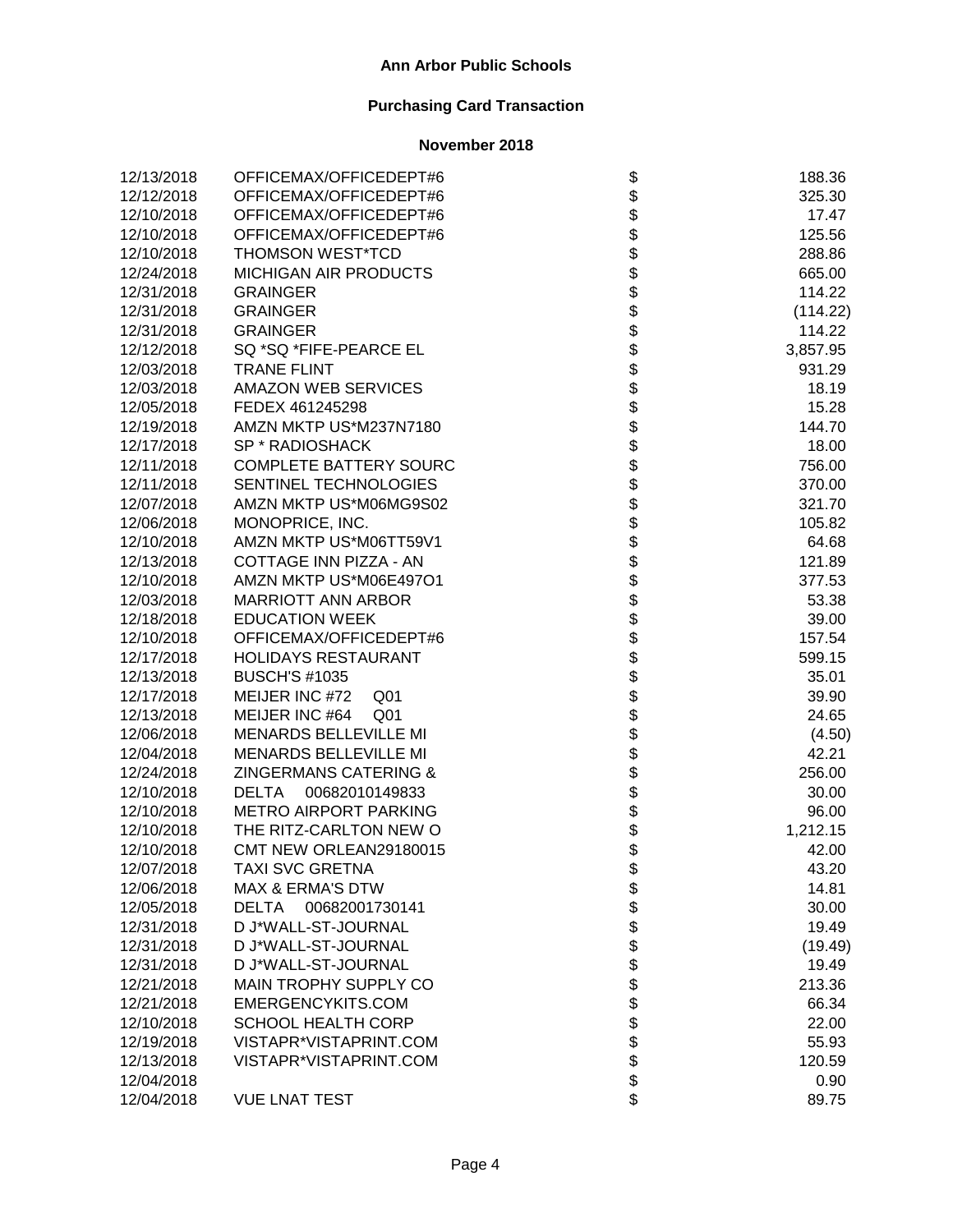| 12/21/2018 | HONEYBAKED HAM STORE A | \$                                 | 301.29   |
|------------|------------------------|------------------------------------|----------|
| 12/20/2018 | KROGER #365            | \$                                 | 83.12    |
| 12/19/2018 | KROGER #605            |                                    | 370.12   |
| 12/14/2018 | SAMSCLUB.COM           | <b>88888888</b>                    | 98.08    |
| 12/14/2018 | PANERA BREAD #600876   |                                    | 72.58    |
| 12/13/2018 | SAMSCLUB #6667         |                                    | 17.88    |
| 12/03/2018 | SQUARE *SQ *DECA INC.  |                                    | 238.00   |
| 12/05/2018 | DOUBLE GOOD POPCORN    |                                    | 1,494.50 |
| 12/03/2018 | SHOPKEEP.COM INC.      |                                    | 108.00   |
| 12/10/2018 | WILDLIFE SERVICES OF M |                                    | 140.00   |
| 12/17/2018 | THE UPS STORE #5281    |                                    | 1,784.75 |
| 12/06/2018 | <b>AMAZON PRIME</b>    | \$                                 | (6.88)   |
| 12/06/2018 | ANN ARBOR ALARM FEE    |                                    | 37.00    |
| 12/06/2018 | ANN ARBOR ALARM FEE    |                                    | 37.00    |
| 12/06/2018 | ANN ARBOR ALARM FEE    |                                    | 37.00    |
| 12/06/2018 | ANN ARBOR ALARM FEE    |                                    | 37.00    |
| 12/06/2018 | ANN ARBOR ALARM FEE    |                                    | 37.00    |
| 12/06/2018 | ANN ARBOR ALARM FEE    |                                    | 37.00    |
| 12/06/2018 | ANN ARBOR ALARM FEE    |                                    | 37.00    |
| 12/06/2018 | ANN ARBOR ALARM FEE    |                                    | 37.00    |
| 12/06/2018 | ANN ARBOR ALARM FEE    |                                    | 37.00    |
| 12/05/2018 | ANN ARBOR ALARM FEE    |                                    | 37.00    |
| 12/05/2018 | ANN ARBOR ALARM FEE    |                                    | 37.00    |
| 12/05/2018 | ANN ARBOR ALARM FEE    |                                    | 37.00    |
| 12/05/2018 | ANN ARBOR ALARM FEE    |                                    | 37.00    |
| 12/05/2018 | ANN ARBOR ALARM FEE    | \$\$\$\$\$\$\$\$\$\$\$\$\$\$\$\$\$ | 37.00    |
| 12/05/2018 | ANN ARBOR ALARM FEE    |                                    | 37.00    |
| 12/05/2018 | ANN ARBOR ALARM FEE    |                                    | 37.00    |
| 12/05/2018 | ANN ARBOR ALARM FEE    | <b>8888888</b>                     | 37.00    |
| 12/05/2018 | ANN ARBOR ALARM FEE    |                                    | 37.00    |
| 12/05/2018 | ANN ARBOR ALARM FEE    |                                    | 37.00    |
| 12/05/2018 | ANN ARBOR ALARM FEE    |                                    | 37.00    |
| 12/05/2018 | ANN ARBOR ALARM FEE    |                                    | 37.00    |
| 12/05/2018 | ANN ARBOR ALARM FEE    |                                    | 37.00    |
| 12/05/2018 | ANN ARBOR ALARM FEE    |                                    | 37.00    |
| 12/05/2018 | ANN ARBOR ALARM FEE    | \$                                 | 37.00    |
| 12/05/2018 | ANN ARBOR ALARM FEE    | \$                                 | 37.00    |
| 12/05/2018 | ANN ARBOR ALARM FEE    |                                    | 37.00    |
| 12/05/2018 | ANN ARBOR ALARM FEE    |                                    | 37.00    |
| 12/05/2018 | ANN ARBOR ALARM FEE    |                                    | 37.00    |
| 12/05/2018 | ANN ARBOR ALARM FEE    |                                    | 37.00    |
| 12/05/2018 | ANN ARBOR ALARM FEE    |                                    | 37.00    |
| 12/05/2018 | ANN ARBOR ALARM FEE    |                                    | 37.00    |
| 12/11/2018 | MICHIGAN PUPIL ACCOUNT |                                    | 70.00    |
| 12/19/2018 | SMK*SURVEYMONKEY.COM   | \$\$\$\$\$\$\$\$\$\$\$\$\$         | 747.47   |
| 12/24/2018 | MAILCHIMP *MONTHLY     |                                    | 165.00   |
| 12/17/2018 | AMZN MKTP US*M06CY0RZ2 |                                    | 30.99    |
| 12/10/2018 | AMZN MKTP US*M00R04QD2 |                                    | 8.49     |
| 12/17/2018 | <b>BUSCH'S #1035</b>   |                                    | 43.74    |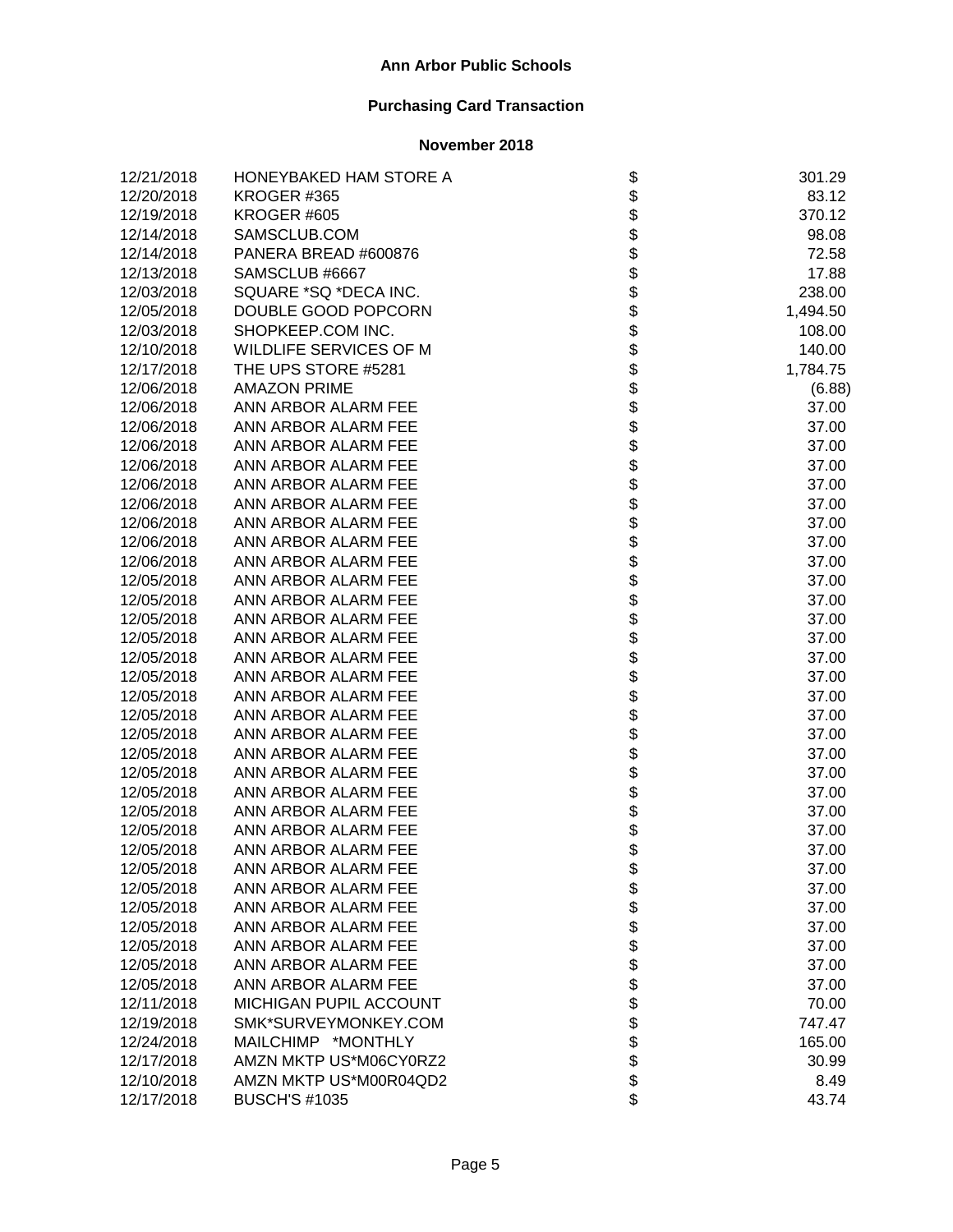| 12/03/2018 | <b>GRAINGER</b>                |                    | 20.58    |
|------------|--------------------------------|--------------------|----------|
| 12/03/2018 | <b>GRAINGER</b>                |                    | 9.60     |
| 12/31/2018 | <b>DELTA</b><br>00623525669874 |                    | 381.40   |
| 12/31/2018 | <b>DELTA</b><br>00623525767782 |                    | (382.40) |
| 12/31/2018 | <b>DELTA</b><br>00623525669874 |                    | (381.40) |
| 12/31/2018 | <b>DELTA</b><br>00623525767782 |                    | 382.40   |
| 12/31/2018 | <b>DELTA</b><br>00623525669874 |                    | 381.40   |
| 12/31/2018 | <b>DELTA</b><br>00623525767782 |                    | 382.40   |
| 12/19/2018 | <b>DOLLAR CASTLE 23</b>        |                    | 19.00    |
| 12/24/2018 | MEIJER INC #027 Q01            |                    | 29.89    |
| 12/24/2018 | BUFFALO WILD WINGS 369         |                    | 257.94   |
| 12/20/2018 | PALACE SUPERMARKET             |                    | 88.70    |
| 12/19/2018 | SAMS CLUB #6666                |                    | 152.32   |
| 12/19/2018 | FRESH CHOICE FOOD CE           |                    | 178.06   |
| 12/19/2018 | <b>CAPTAIN NEMOS DC P</b>      |                    | 13.45    |
| 12/10/2018 | AMAZON.COM*M04Q86DS2           |                    | 836.56   |
| 12/19/2018 | FLORIDA VIRTUAL SCHOOL         |                    | 33.99    |
| 12/13/2018 | AMAZON.COM*M05ZI0922           |                    | 97.99    |
| 12/05/2018 | ARC*SERVICES/TRAINING          |                    | 420.00   |
| 12/03/2018 | LOWES #00907*                  |                    | 59.97    |
| 12/03/2018 | AMZN MKTP US*M094R2PG0         |                    | 26.32    |
| 12/05/2018 | DTE ENERGY 800-477-474         |                    | 202.36   |
| 12/21/2018 | METRO DELIVERY INC             |                    | 56.55    |
| 12/18/2018 | USPS PO 2597910188             |                    | 28.64    |
| 12/21/2018 | OFFICEMAX/OFFICEDEPT#6         |                    | 23.39    |
| 12/14/2018 | OFFICEMAX/OFFICEDEPT#6         |                    | 42.24    |
| 12/12/2018 | AMAZON.COM*M08EP5KW2           |                    | 14.99    |
| 12/12/2018 | AMAZON.COM*M23OW7C81           |                    | 25.98    |
| 12/24/2018 | SQ *SQ *NAP TIME PROJE         |                    | 436.56   |
| 12/20/2018 | AMZN MKTP US*M24KV0152         |                    | 48.49    |
| 12/11/2018 | <b>ATT*BILL PAYMENT</b>        |                    | 191.48   |
| 12/24/2018 | OFFICEMAX/OFFICEDEPT#6         |                    | 299.90   |
| 12/24/2018 | OFFICEMAX/OFFICEDEPT#6         |                    | 32.39    |
| 12/10/2018 | <b>QUILL CORPORATION</b>       |                    | 35.05    |
| 12/03/2018 | <b>FIRST BOOK</b>              |                    | 54.94    |
| 12/03/2018 | AMZN MKTP US*M03XY11V0         |                    | 7.39     |
| 12/10/2018 | LEVELUP*POTBELLY818345         | Ф                  | 89.49    |
| 12/06/2018 | 1102 DOMINOS PIZZA             |                    | 146.99   |
| 12/03/2018 | ARVATO SYSTEMS AVID US         |                    | 599.00   |
| 12/07/2018 | USPS PO 2502810107             |                    | 34.89    |
| 12/17/2018 | COTTAGE INN PIZZA - AN         |                    | 30.97    |
| 12/11/2018 | COTTAGE INN PIZZA - AN         |                    | 42.96    |
| 12/04/2018 | COTTAGE INN PIZZA - AN         |                    | 45.96    |
| 12/14/2018 | MEIJER INC #173 Q01            |                    | 78.76    |
| 12/17/2018 | <b>STADIUM HARDWARE</b>        | <b>88888888888</b> | 41.55    |
| 12/07/2018 | AMAZON.COM*M02WX42A1           |                    | 240.00   |
| 12/13/2018 | <b>FAES CONFERENCES</b>        |                    | 168.13   |
| 12/07/2018 | AMZN MKTP US*M08PV5281         |                    | 17.99    |
| 12/11/2018 | AMAZON.COM*M07VY6UJ0           | \$                 | 241.16   |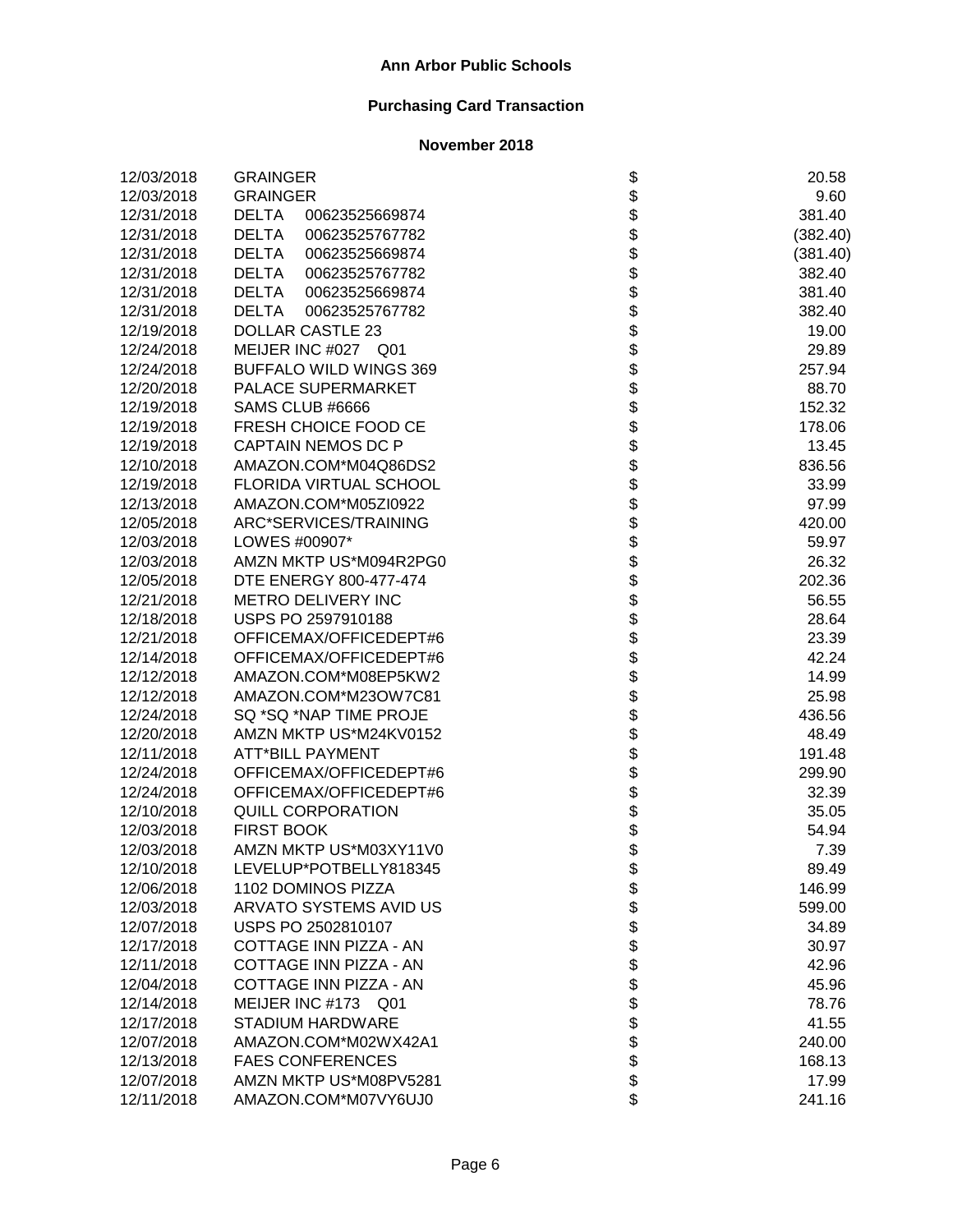| 12/05/2018 | AMZN MKTP US*M013S98I1            |                   | 26.98   |
|------------|-----------------------------------|-------------------|---------|
| 12/05/2018 | AMZN MKTP US*M02Q19M22            |                   | 16.94   |
| 12/03/2018 | AMZN MKTP US*M06442XF0            |                   | 79.40   |
| 12/10/2018 | MEIJER INC #64<br>Q <sub>01</sub> |                   | 9.27    |
| 12/10/2018 | USPS PO 2518300118                |                   | 1.15    |
| 12/07/2018 | USPS PO 2502800106                |                   | 2.68    |
| 12/24/2018 | DIBELLA'S #104<br>Q <sub>25</sub> |                   | 687.87  |
| 12/24/2018 | DIBELLA'S #104<br>Q <sub>25</sub> |                   | 60.00   |
| 12/19/2018 | MEIJER INC #173 Q01               |                   | 129.61  |
| 12/14/2018 | AMZN MKTP US*M21L64FF0            |                   | 47.76   |
| 12/14/2018 | MEIJER INC #173 Q01               |                   | 57.81   |
| 12/06/2018 | POLLY'S #12                       |                   | 22.50   |
| 12/05/2018 | POLLY'S #12                       |                   | 41.06   |
| 12/06/2018 | LITTLE CAESARS 0007 00            |                   | 16.85   |
| 12/07/2018 | JOANN STORES #176                 |                   | 149.70  |
| 12/05/2018 | <b>DOLLARTREE</b>                 |                   | 23.00   |
| 12/20/2018 | <b>MATH ASSOC AMERICA</b>         |                   | 146.00  |
| 12/10/2018 | AMZN MKTP US*M019O5961            |                   | 59.90   |
| 12/07/2018 | AMZN MKTP US*M046W3S81            |                   | 209.85  |
| 12/07/2018 | OFFICEMAX/OFFICEDEPT#6            |                   | 359.40  |
| 12/04/2018 | AMZN MKTP US*M06MH8H20            |                   | 12.08   |
| 12/03/2018 | AMZN MKTP US*M00ZP4PM2            |                   | 16.99   |
| 12/03/2018 | AMZN MKTP US*M021531C2            |                   | 133.60  |
| 12/07/2018 | US SCHOOL SUPPLY INC              |                   | 139.75  |
| 12/31/2018 | <b>HELLO FAZ PIZZA</b>            |                   | 17.00   |
| 12/31/2018 | <b>HELLO FAZ PIZZA</b>            |                   | (17.00) |
| 12/31/2018 | <b>HELLO FAZ PIZZA</b>            |                   | 17.00   |
| 12/07/2018 | SQU*SQ *ROOSROAST COFF            |                   | (3.30)  |
| 12/19/2018 | BATTERIES PLUS - #0389            |                   | 4.99    |
| 12/24/2018 | PANERA BREAD #600874              |                   | 84.75   |
| 12/20/2018 | PRH*AR800-733-3000                |                   | 10.00   |
| 12/14/2018 | AMAZON.COM*M026U9IB2              |                   | 22.85   |
| 12/13/2018 | <b>LITERATI BOOKSTORE</b>         |                   | 76.93   |
| 12/05/2018 | AMAZON.COM*M07YH88F0              |                   | 49.29   |
| 12/17/2018 | PODS OF DETROIT                   |                   | 169.00  |
| 12/21/2018 | <b>STADIUM HARDWARE</b>           |                   | 8.78    |
| 12/14/2018 | STADIUM HARDWARE                  | \$                | 74.97   |
| 12/13/2018 | <b>DELTA</b><br>00623508997963    |                   | 274.40  |
| 12/13/2018 | <b>DELTA</b><br>00623508997974    |                   | 274.40  |
| 12/13/2018 | 00623508997985<br><b>DELTA</b>    |                   | 274.40  |
| 12/13/2018 | <b>DELTA</b><br>00623508997952    |                   | 274.40  |
| 12/13/2018 | <b>DELTA</b><br>00623508997996    |                   | 274.40  |
| 12/11/2018 | <b>DELTA</b><br>00623507588034    |                   | 273.40  |
| 12/17/2018 | <b>EMBASSY SUITES ALXNDR</b>      |                   | 291.84  |
| 12/03/2018 | <b>HILTON HOTELS</b>              |                   | 419.52  |
| 12/11/2018 | <b>LANGUAGE CIRCLE ENTERP</b>     | <b>8888888888</b> | 214.00  |
| 12/11/2018 | AMZN MKTP US*M04B92I40            |                   | 138.97  |
| 12/10/2018 | AMZN MKTP US*M01B16KF0            |                   | 15.58   |
| 12/10/2018 | AMZN MKTP US*M04J11KZ0            | \$                | 76.43   |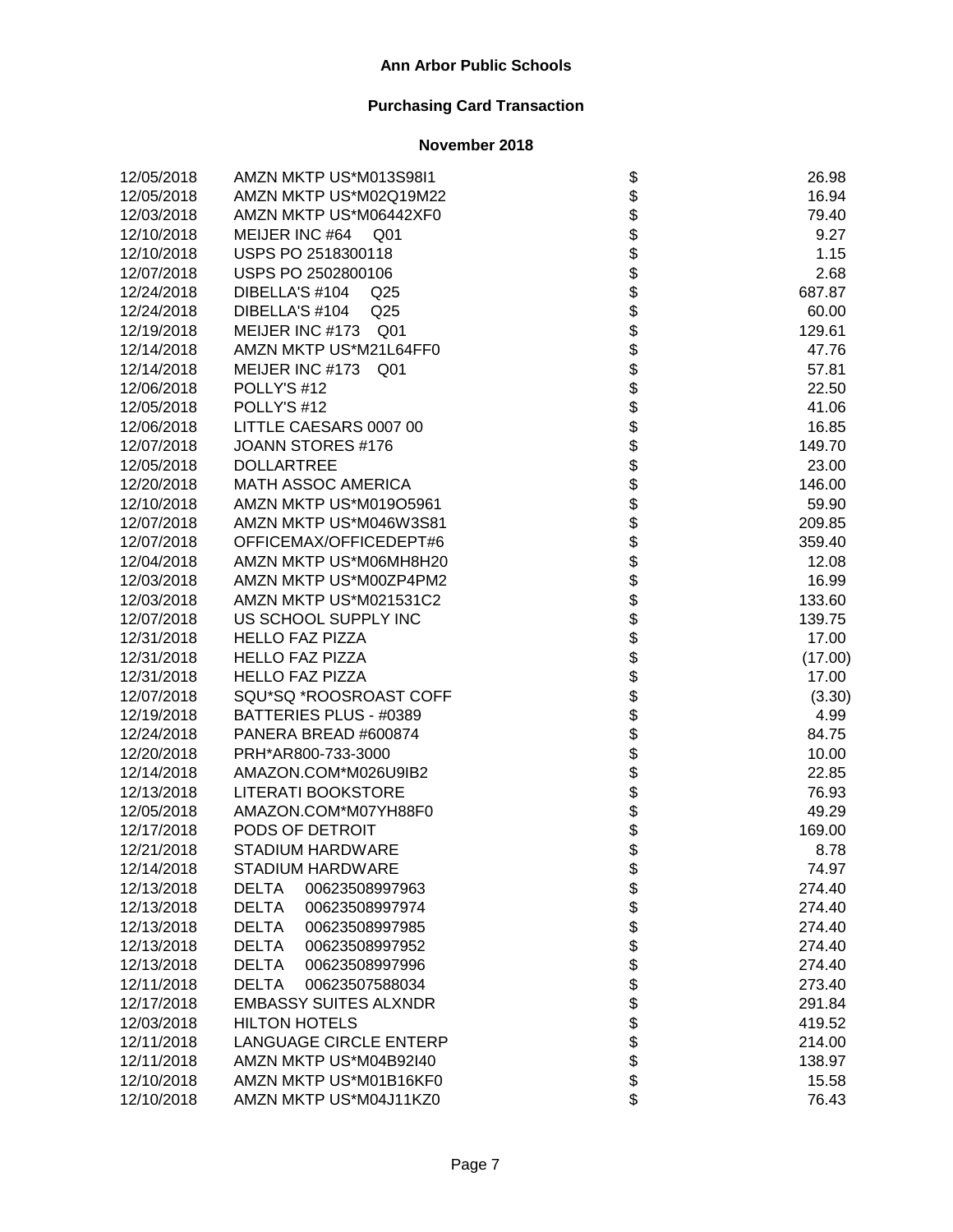| 12/07/2018 | <b>ACCURATE LABEL DESIGNS</b> |                    | 111.95 |
|------------|-------------------------------|--------------------|--------|
| 12/06/2018 | POWTOON.COM                   |                    | 96.00  |
| 12/05/2018 | AMZN MKTP US*M05OJ25S2        |                    | 8.99   |
| 12/05/2018 | AMZN MKTP US*M03YX08O0        |                    | 31.67  |
| 12/05/2018 | AMZN MKTP US*M084J0Q00        |                    | 31.77  |
| 12/04/2018 | AMZN MKTP US*M08D868Q1        |                    | 286.07 |
| 12/03/2018 | <b>AMAZON PRIME</b>           |                    | 59.00  |
| 12/24/2018 | BESTBUYCOM805600356195        |                    | 423.99 |
| 12/12/2018 | REI*GREENWOODHEINEMANN        |                    | 159.50 |
| 12/24/2018 | PANERA BREAD #608009          |                    | 105.92 |
| 12/19/2018 | AMZN MKTP US*M229L6140        |                    | 69.23  |
| 12/24/2018 | <b>GBC E-COMMERCE</b>         |                    | 72.60  |
| 12/11/2018 | THE HOME DEPOT #2724          |                    | 31.96  |
| 12/21/2018 | <b>CARSON'S AMERICAN BIST</b> |                    | 42.85  |
| 12/21/2018 | <b>CARSON'S AMERICAN BIST</b> |                    | 252.90 |
| 12/21/2018 | <b>HUNGRY HOWIES 577</b>      |                    | 31.51  |
| 12/21/2018 | COTTAGE INN PIZZA - AN        |                    | 32.98  |
| 12/27/2018 | AMAZON.COM*M25197VM2          |                    | 19.98  |
| 12/07/2018 | <b>POLITICRAFT</b>            |                    | 110.86 |
| 12/06/2018 | INDUSTRIAL ELECTRONIC         |                    | 203.00 |
| 12/21/2018 | MICHAELS.COM                  |                    | 189.11 |
| 12/21/2018 | MICHAELS.COM                  |                    | 13.53  |
| 12/20/2018 | MVP-MOBILE VIDEO PARTY        |                    | 199.00 |
| 12/19/2018 | ARMSTRONG TOOL & SUPPL        |                    | 65.95  |
| 12/18/2018 | GFS STORE #0647               |                    | 130.50 |
| 12/05/2018 | AMZN MKTP US*M01II08J1        |                    | 58.35  |
| 12/24/2018 | AMAZON.COM*M26UC8D50          |                    | 11.55  |
| 12/21/2018 | SAMS CLUB #6667               |                    | 89.80  |
| 12/21/2018 | SAMSCLUB #6667                |                    | 30.96  |
| 12/07/2018 | COTTAGE INN PIZZA - AN        |                    | 23.48  |
| 12/12/2018 | DELUX TENTS AND EVENTS        |                    | 287.50 |
| 12/21/2018 | NICKS ORIGINAL HOUSE O        |                    | 50.00  |
| 12/19/2018 | <b>QUILL CORPORATION</b>      |                    | 304.00 |
| 12/05/2018 | <b>RESOURCES FOR READING</b>  |                    | 434.50 |
| 12/03/2018 | DOMINO'S 1102                 |                    | 36.50  |
| 12/19/2018 | OFFICEMAX/OFFICEDEPT#6        |                    | 28.47  |
| 12/14/2018 | TST* ARBOR BREWING COM        | \$                 | 589.20 |
| 12/10/2018 | MEIJER INC #173<br>Q01        |                    | 9.98   |
| 12/07/2018 | TRADER JOE'S #678 QPS         |                    | 5.99   |
| 12/14/2018 | RPS ANN ARBOR-PASSPQ02        |                    | 2.12   |
| 12/10/2018 | RPS ANN ARBOR-PASSPQ02        |                    | 1.70   |
| 12/06/2018 | RPS ANN ARBOR-PASSPQ02        |                    | 3.40   |
| 12/03/2018 | RPS ANN ARBOR-PASSPQ02        |                    | 1.70   |
| 12/19/2018 | DOLLAR BILL COPYING           |                    | 174.96 |
| 12/19/2018 | DOLLAR BILL COPYING           | <b>88888888888</b> | 103.90 |
| 12/17/2018 | AMZN MKTP US*M28RC7L81        |                    | 47.00  |
| 12/17/2018 | AMZN MKTP US*M29KC1LD1        |                    | 78.56  |
| 12/14/2018 | AMZN MKTP US*M05C43UU2        |                    | 210.00 |
| 12/03/2018 | AMZN MKTP US*M06D33M21        | \$                 | 121.25 |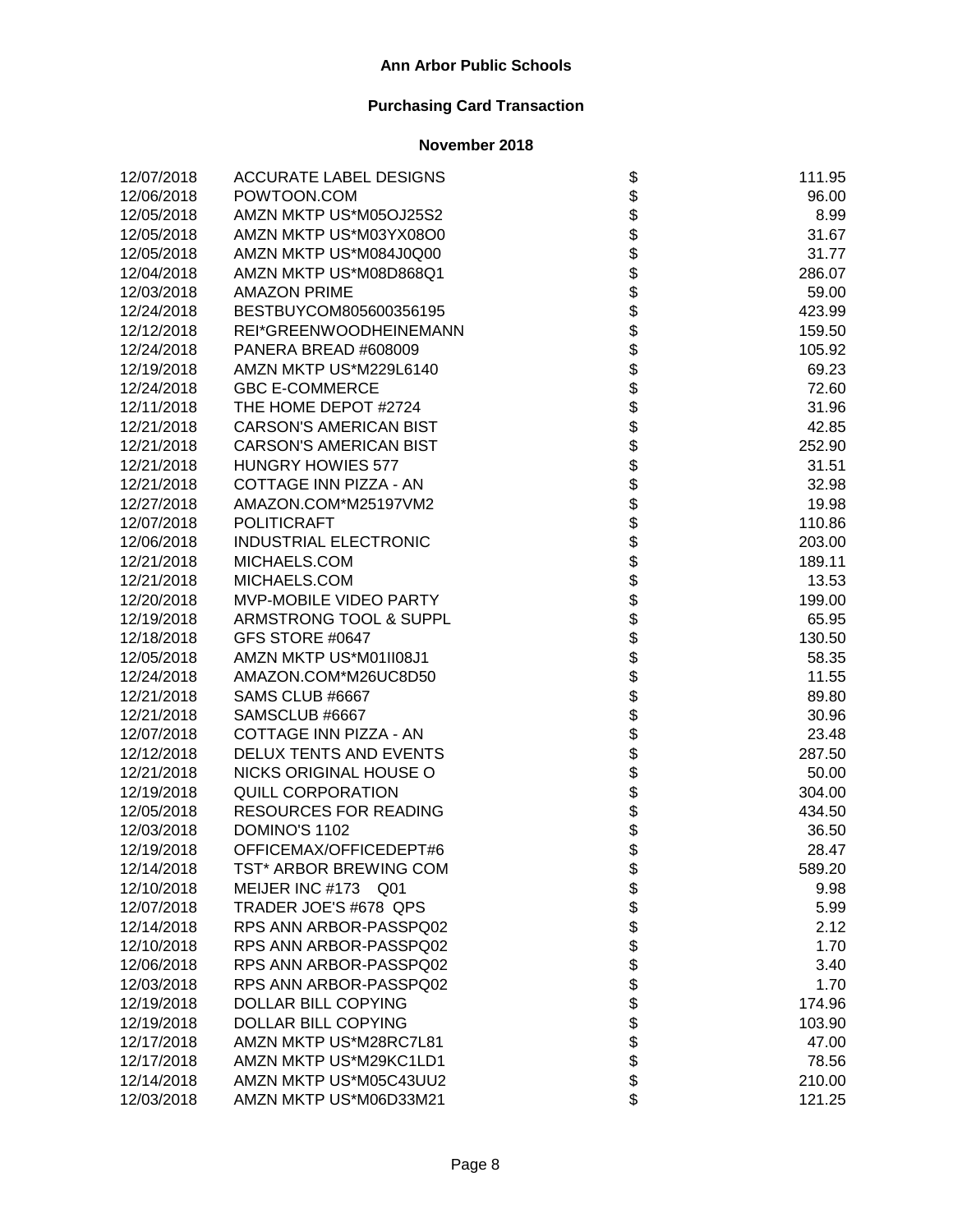| 12/10/2018 | PAYPAL *NASSLEO               |                    | 75.00    |
|------------|-------------------------------|--------------------|----------|
| 12/19/2018 | PANERA BREAD #600874          |                    | 19.06    |
| 12/11/2018 | MUSIC TOGETHER LLC            |                    | 2,016.00 |
| 12/05/2018 | PIZZA HOUSE - ANN ARBO        |                    | 156.02   |
| 12/05/2018 | PIZZA HOUSE-GARAGE BAR        |                    | (8.04)   |
| 12/03/2018 | JIMMY JOHNS # 90030 -         |                    | (16.62)  |
| 12/20/2018 | OFFICEMAX/OFFICEDEPT#6        |                    | 191.81   |
| 12/04/2018 | <b>CLIFF KEEN ATHLETIC</b>    |                    | 1,572.75 |
| 12/20/2018 | <b>QUILL CORPORATION</b>      |                    | 32.96    |
| 12/18/2018 | AMZN MKTP US*M26X60JC0        |                    | 89.00    |
| 12/14/2018 | AMAZON.COM*M21BY4FN0          |                    | 11.23    |
| 12/05/2018 | AMAZON.COM*M018M8512          |                    | 99.43    |
| 12/04/2018 | MAILCHIMP *MONTHLY            |                    | 20.00    |
| 12/06/2018 | <b>TLS PRODUCTIONS</b>        |                    | 262.50   |
| 12/12/2018 | AMZN MKTP US*M27MP6CN1        |                    | 32.97    |
| 12/11/2018 | FASTENAL COMPANY01            |                    | 45.44    |
| 12/11/2018 | <b>MADISON ELECTRIC COMPA</b> |                    | 120.37   |
| 12/13/2018 | <b>RESTROOM STRATEGIC RES</b> |                    | 178.98   |
| 12/06/2018 | <b>MADISON ELECTRIC COMPA</b> |                    | 140.80   |
| 12/11/2018 | <b>MADISON ELECTRIC COMPA</b> |                    | 163.70   |
| 12/28/2018 | <b>MADISON ELECTRIC COMPA</b> |                    | 225.16   |
| 12/28/2018 | <b>MADISON ELECTRIC COMPA</b> |                    | 309.32   |
| 12/27/2018 | <b>MADISON ELECTRIC COMPA</b> |                    | 77.33    |
| 12/24/2018 | <b>MADISON ELECTRIC COMPA</b> |                    | 341.52   |
| 12/24/2018 | <b>MADISON ELECTRIC COMPA</b> |                    | 30.49    |
| 12/21/2018 | <b>GROSS ELECTRIC INC AA</b>  |                    | 232.61   |
| 12/19/2018 | <b>MADISON ELECTRIC COMPA</b> |                    | 36.05    |
| 12/18/2018 | <b>MADISON ELECTRIC COMPA</b> |                    | 323.50   |
| 12/18/2018 | <b>MADISON ELECTRIC COMPA</b> |                    | 341.24   |
| 12/18/2018 | <b>MADISON ELECTRIC COMPA</b> |                    | 33.23    |
| 12/14/2018 | <b>MADISON ELECTRIC COMPA</b> |                    | 481.58   |
| 12/14/2018 | <b>MADISON ELECTRIC COMPA</b> |                    | 16.59    |
| 12/11/2018 | <b>MADISON ELECTRIC COMPA</b> |                    | 960.00   |
| 12/11/2018 | <b>MADISON ELECTRIC COMPA</b> |                    | 417.15   |
| 12/11/2018 | <b>MADISON ELECTRIC COMPA</b> |                    | 143.50   |
| 12/06/2018 | <b>MADISON ELECTRIC COMPA</b> |                    | 19.76    |
| 12/14/2018 | <b>HEADSETSCOM</b>            | Ф                  | 392.09   |
| 12/13/2018 | AMAZON.COM*M25685OA1          |                    | 17.98    |
| 12/31/2018 | SIGNREQUEST.COM               |                    | 8.00     |
| 12/31/2018 | SIGNREQUEST.COM               |                    | (8.00)   |
| 12/31/2018 | SIGNREQUEST.COM               |                    | 8.00     |
| 12/20/2018 | <b>SIGNUPGENIUS</b>           |                    | 49.99    |
| 12/07/2018 | USPS PO 2525100130            |                    | 4.73     |
| 12/13/2018 | AMZN MKTP US*M02QL5742        |                    | 12.90    |
| 12/06/2018 | AMAZON.COM*M01RS6Q70          |                    | 24.99    |
| 12/10/2018 | AMAZON.COM*M05QK0790          | <b>88888888888</b> | 107.85   |
| 12/14/2018 | AMZN MKTP US*M20YW7LG1        |                    | 25.00    |
| 12/21/2018 | USPS PO 2502800106            |                    | 3.95     |
| 12/14/2018 | <b>AMZN MKTP US</b>           | \$                 | (12.90)  |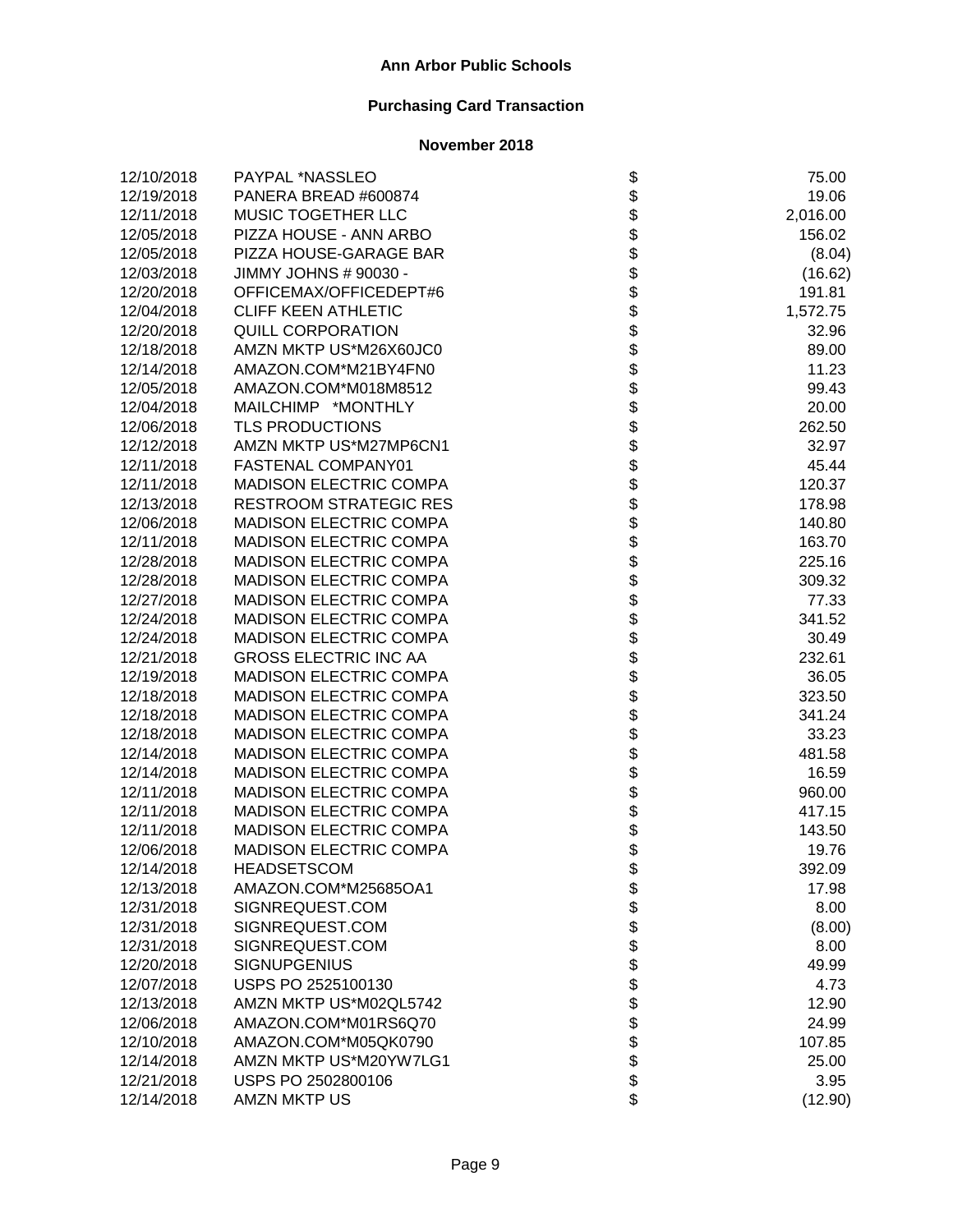| 12/14/2018 | AMZN MKTP US*M20YW7LG1            | \$                           | 15.97  |
|------------|-----------------------------------|------------------------------|--------|
| 12/17/2018 | USPS PO 2502800106                |                              | 4.66   |
| 12/12/2018 | USPS PO 2525100130                |                              | 3.95   |
| 12/14/2018 | AMZN MKTP US*M20YW7LG1            |                              | 12.49  |
| 12/07/2018 | AMZN MKTP US*M04US6DR0            |                              | 288.62 |
| 12/03/2018 | AMZN MKTP US*M03YX0G10            |                              | 22.98  |
| 12/03/2018 | AMZN MKTP US*M024Y8MG1            |                              | 20.80  |
| 12/03/2018 | MVP-MOBILE VIDEO PARTY            |                              | 100.00 |
| 12/18/2018 | AMZN MKTP US                      |                              | (6.00) |
| 12/20/2018 | <b>BUSCHS 1035</b>                |                              | 329.92 |
| 12/20/2018 | GFS STORE #1973                   |                              | 88.43  |
| 12/14/2018 | PAYPAL *PANERA LLC                |                              | 60.82  |
| 12/14/2018 | PAYPAL *PANERA LLC                |                              | 19.46  |
| 12/13/2018 | KROGER #688                       |                              | 14.98  |
| 12/13/2018 | PANERA BREAD #600878              |                              | 31.78  |
| 12/10/2018 | OFFICEMAX/OFFICEDEPT#6            |                              | 123.19 |
| 12/03/2018 | REALLY GOOD *                     |                              | 128.89 |
| 12/03/2018 | OFFICE DEPOT #1080                |                              | 5.99   |
| 12/03/2018 | OFFICEMAX/OFFICEDEPT#6            |                              | 222.03 |
| 12/03/2018 | OFFICEMAX/OFFICEDEPT#6            |                              | 18.54  |
| 12/03/2018 | LAKESHORE LEARNING MAT            |                              | 130.44 |
| 12/03/2018 | OFFICEMAX/OFFICEDEPT#6            |                              | 23.58  |
| 12/03/2018 | <b>METRO AIRPORT PARKING</b>      |                              | 48.00  |
| 12/03/2018 | LYFT *RIDE SAT 4AM                |                              | 38.06  |
| 12/03/2018 | LYFT *RIDE FRI 4PM                |                              | 8.90   |
| 12/03/2018 | LYFT *RIDE FRI 7PM                |                              | 6.62   |
| 12/03/2018 | <b>AUSTIN AIRPORT-F&amp;B</b>     |                              | 7.84   |
| 12/17/2018 | MEIJER INC #027 Q01               |                              | 126.86 |
| 12/13/2018 | MEIJER INC #64<br>Q <sub>01</sub> |                              | 595.00 |
| 12/13/2018 | MEIJER INC #64<br>Q01             |                              | 16.95  |
| 12/17/2018 | MEIJER INC #027 Q01               |                              | 5.23   |
| 12/13/2018 | MEIJER INC #64<br>Q <sub>01</sub> |                              | 260.98 |
| 12/04/2018 | JOANN STORES #2004                |                              | 83.80  |
| 12/10/2018 | <b>GRAND TRAV RESORT</b>          |                              | 369.60 |
| 12/14/2018 | <b>CASCIO *INTERSTATEMUSC</b>     |                              | 289.38 |
| 12/05/2018 | DOMINO'S 1109                     |                              | 35.95  |
| 12/26/2018 | AMZN MKTP US                      | \$                           | (0.27) |
| 12/24/2018 | DOLLAR BILL COPYING               |                              | 213.20 |
| 12/19/2018 | AMZN MKTP US*M20DK44S2            |                              | 650.64 |
| 12/14/2018 | AMZN MKTP US*M043P9UI2            |                              | 26.15  |
| 12/13/2018 | AMZN MKTP US*M23WG2FJ1            |                              | 98.32  |
| 12/03/2018 | STORYBOARD THAT                   |                              | 77.88  |
| 12/24/2018 | <b>GVSU WEB PAYMENTS</b>          |                              | 40.00  |
| 12/21/2018 | <b>GVSU WEB PAYMENTS</b>          |                              | 80.00  |
| 12/21/2018 | <b>GVSU WEB PAYMENTS</b>          | \$\$\$\$\$\$\$\$\$\$\$\$\$\$ | 285.00 |
| 12/17/2018 | <b>NASW MICHIGAN</b>              |                              | 250.00 |
| 12/10/2018 | <b>GVSU WEB PAYMENTS</b>          |                              | 95.00  |
| 12/21/2018 | CROWNE PLAZA LANSING W            |                              | 128.26 |
| 12/18/2018 | DOMINO'S 1109                     |                              | 83.96  |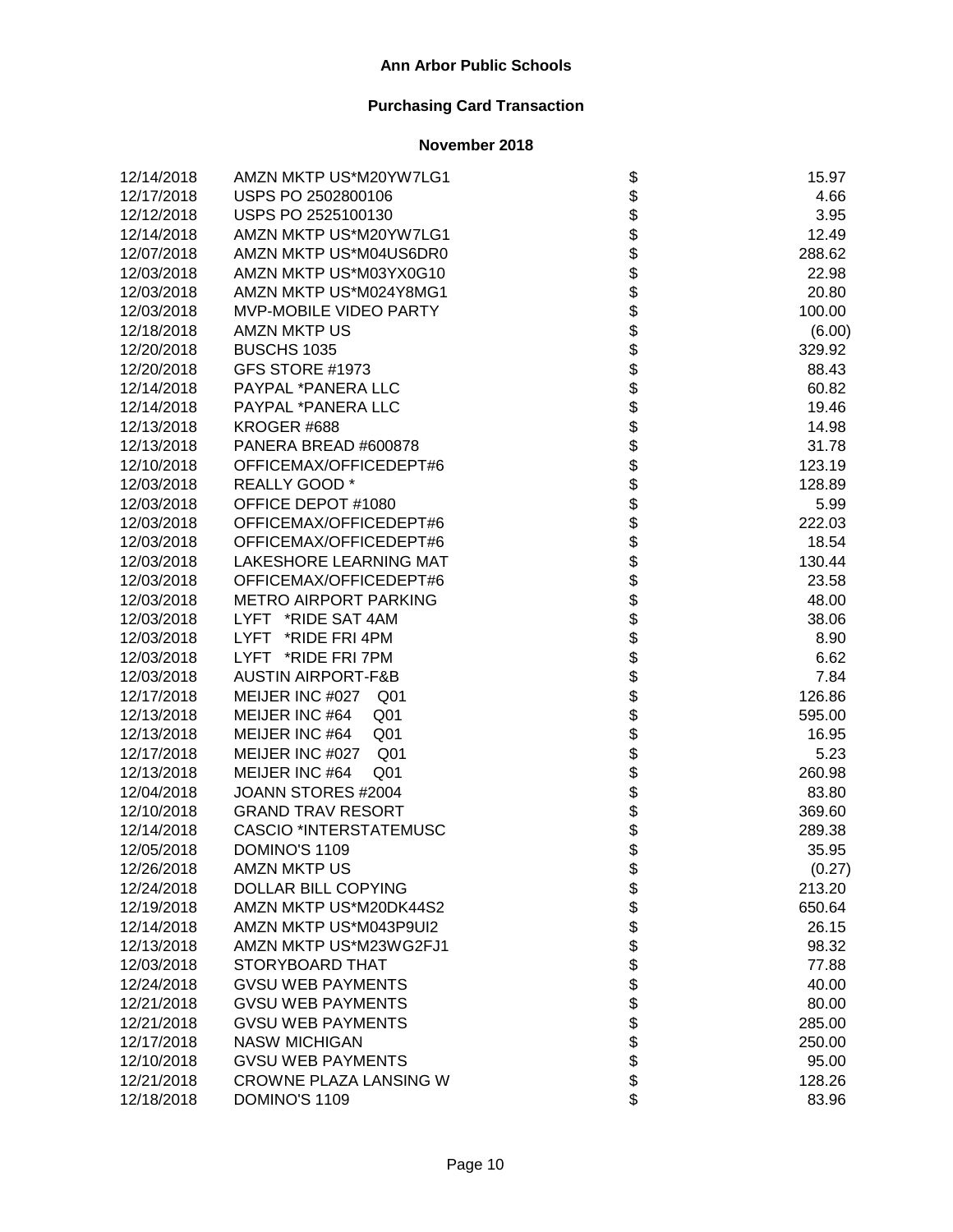| 12/07/2018 | DOMINO'S 1109                     |                                      | 96.29  |
|------------|-----------------------------------|--------------------------------------|--------|
| 12/17/2018 | AMAZON.COM*M29P21Z60              |                                      | 14.57  |
| 12/05/2018 | AMAZON.COM*M07231QU1              |                                      | 112.84 |
| 12/14/2018 | <b>QUILL CORPORATION</b>          |                                      | 59.98  |
| 12/06/2018 | AMZN MKTP US*M08L92DR1            |                                      | 84.99  |
| 12/04/2018 | REALLY GOOD *                     |                                      | (8.09) |
| 12/03/2018 | TARGET<br>00006346                |                                      | 129.03 |
| 12/12/2018 | SSI*SCHOOL SPECIALTY              |                                      | 29.30  |
| 12/11/2018 | <b>STADIUM HARDWARE</b>           |                                      | 21.97  |
| 12/07/2018 | AMZN MKTP US*M03712SB1            |                                      | 13.99  |
| 12/07/2018 | AMZN MKTP US*M057N2SX1            |                                      | 20.00  |
| 12/06/2018 | OFFICE DEPOT #1090                |                                      | 28.95  |
| 12/06/2018 | OFFICE DEPOT #1170                |                                      | 8.39   |
| 12/06/2018 | OFFICEMAX/OFFICEDEPT#6            |                                      | 18.42  |
| 12/14/2018 | AMZN MKTP US*M02DU1UT2            |                                      | 7.89   |
| 12/10/2018 | AMZN MKTP US*M09CT39Q0            |                                      | 12.98  |
| 12/07/2018 | AMZN MKTP US*M03712SB1            |                                      | 7.99   |
| 12/10/2018 | OFFICEMAX/DEPOT 6048              |                                      | 83.49  |
| 12/10/2018 | MEIJER INC #64<br>Q <sub>01</sub> |                                      | 9.86   |
| 12/13/2018 | PARKWHIZ, INC.                    |                                      | 26.50  |
| 12/21/2018 | REI*GREENWOODHEINEMANN            |                                      | 108.90 |
| 12/20/2018 | AHMOS - DEXTER INC                |                                      | 485.60 |
| 12/24/2018 | <b>SPIN MASTER</b>                |                                      | 79.99  |
| 12/21/2018 | AMERICAN GIRL CATALOGU            |                                      | 79.49  |
| 12/06/2018 | THE HOME DEPOT #2744              |                                      | 69.75  |
| 12/18/2018 | AMZN MKTP US*M22N23ED1            | ֍֎֍֍֍֍֍֍֍֍֍֍֍֍֍֍֍֍֍֍֍֍֍֍֍֍֍֍֍֍֍֍֍֍֍֍ | 112.66 |
| 12/05/2018 | AMAZON.COM*M06N425S2              |                                      | 92.18  |
| 12/05/2018 | AMZN MKTP US*M01I01QR1            |                                      | 22.50  |
| 12/06/2018 | AMZN MKTP US*M08IH16A1            |                                      | 67.33  |
| 12/10/2018 | AMZN MKTP US*M04QQ82Y1            |                                      | 18.95  |
| 12/11/2018 | AMZN MKTP US*M09906KA2            |                                      | 7.27   |
| 12/20/2018 | WAL-MART #1824                    |                                      | 45.88  |
| 12/20/2018 | WAL-MART #1824                    |                                      | 16.44  |
| 12/13/2018 | AMZN MKTP US*M06HE47V2            |                                      | 116.24 |
| 12/13/2018 | AMZN MKTP US*M21M17OP1            |                                      | 23.98  |
| 12/13/2018 | AMAZON.COM*M07EZ4WH2              |                                      | 47.79  |
| 12/24/2018 | PANERA BREAD #601366              | Φ                                    | 98.93  |
| 12/21/2018 | <b>LIBERTY MARKET</b>             |                                      | 375.97 |
| 12/19/2018 | SQ *SQ *DOM BAKERIES              |                                      | 36.00  |
| 12/19/2018 | KROGER #688                       |                                      | 55.48  |
| 12/18/2018 | KROGER #688                       |                                      | 4.29   |
| 12/14/2018 | SQ *SQ *DOM BAKERIES              |                                      | 36.00  |
| 12/19/2018 | <b>TJMAXX #0475</b>               |                                      | 77.97  |
| 12/10/2018 | THE HOME DEPOT #2721              |                                      | 28.00  |
| 12/04/2018 | REALLY GOOD *                     | <b>88888888888</b>                   | (1.48) |
| 12/20/2018 | AMZN MKTP US*M23DZ6LC2            |                                      | 62.85  |
| 12/19/2018 | AMZN MKTP US*M25BR1041            |                                      | 48.54  |
| 12/19/2018 | AMZN MKTP US*M208C0050            |                                      | 12.68  |
| 12/19/2018 | AMAZON.COM*M28546Z92              | \$                                   | 26.10  |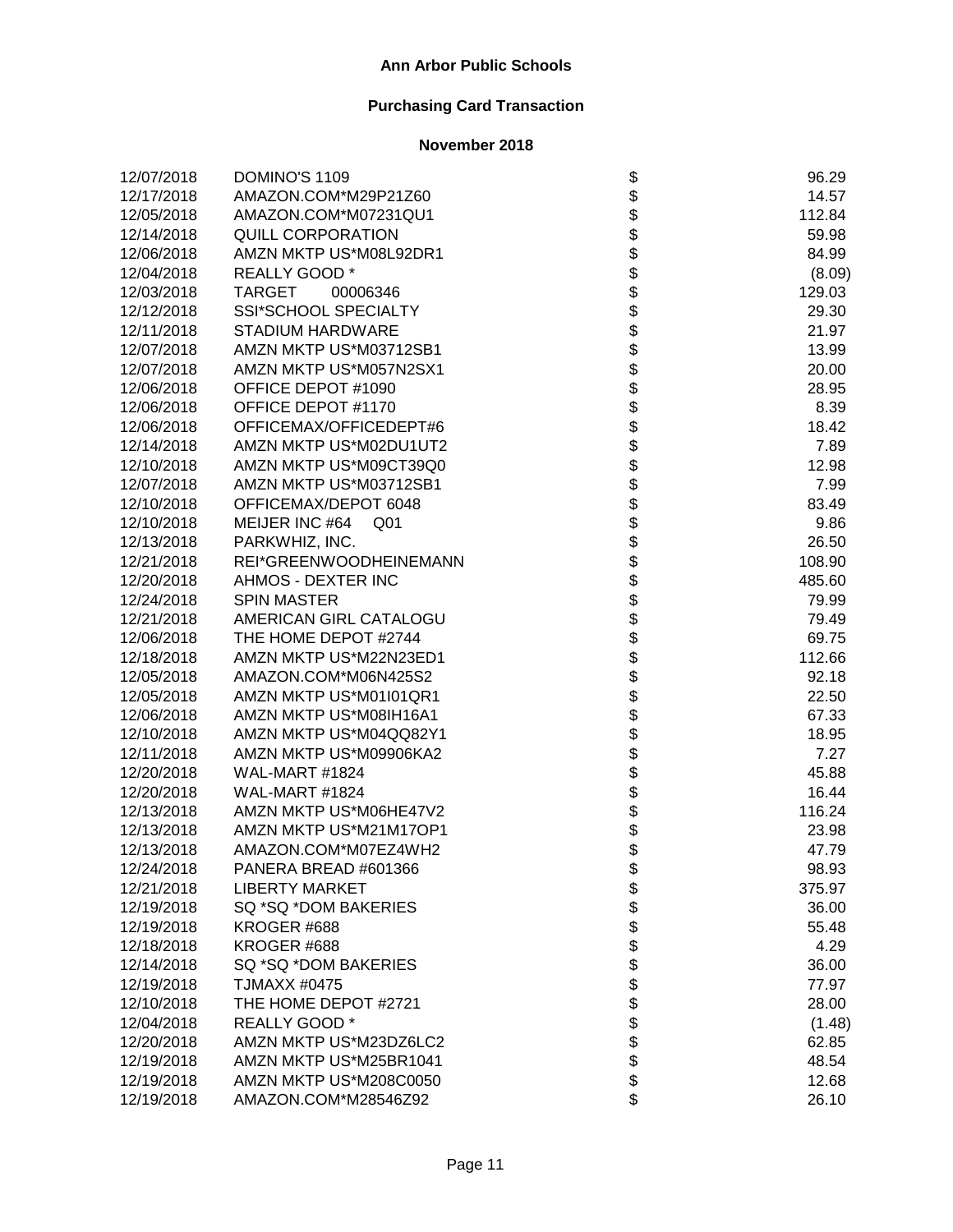| 12/19/2018 | AMZN MKTP US*M22TT11V1            |                    | 219.14   |
|------------|-----------------------------------|--------------------|----------|
| 12/18/2018 | KROGER #688                       |                    | 56.93    |
| 12/14/2018 | AMZN MKTP US*M21DC1OM0            |                    | 22.98    |
| 12/05/2018 | <b>AMZN MKTP US</b>               |                    | (4.14)   |
| 12/03/2018 | MEIJER INC #64<br>Q01             |                    | 44.93    |
| 12/19/2018 | FREDPRYOR CAREERTRACK             |                    | 256.00   |
| 12/13/2018 | <b>BLAKE TRANSIT CENTER</b>       |                    | 45.00    |
| 12/12/2018 | <b>BLAKE TRANSIT CENTER</b>       |                    | 90.00    |
| 12/21/2018 | PET SUPPLIES PLUS #65             |                    | 27.96    |
| 12/17/2018 | SCHOLASTIC EDUCATION              |                    | 54.50    |
| 12/13/2018 | AMZN MKTP US*M02UT5WA0            |                    | 24.99    |
| 12/06/2018 | AMZN MKTP US*M047B4HN2            |                    | 53.97    |
| 12/05/2018 | AMAZON.COM*M04R80BT0              |                    | 66.80    |
| 12/05/2018 | AMZN MKTP US*M029F96Q1            |                    | 99.91    |
| 12/05/2018 | AMZN MKTP US*M052X38X0            |                    | 107.75   |
| 12/10/2018 | <b>JERUSALEM GARDENS</b>          |                    | 177.52   |
| 12/05/2018 | <b>LUCKY S ANN ARBOR</b>          |                    | 15.43    |
| 12/14/2018 | MEIJER INC #64<br>Q01             |                    | 16.96    |
| 12/11/2018 | AMZN MKTP US*M08DE02D2            |                    | 76.25    |
| 12/19/2018 | <b>HEIKKINEN PRODUCTIONS</b>      |                    | 1,260.00 |
| 12/04/2018 | J W PEPPER AND SON INC            |                    | 45.00    |
| 12/17/2018 | BB *MUSEUM AFRCN AM HI            |                    | 144.00   |
| 12/21/2018 | NATIONAL ENERGY CONTRO            |                    | 332.73   |
| 12/21/2018 | <b>GRAINGER</b>                   |                    | 207.34   |
| 12/21/2018 | <b>GRAINGER</b>                   |                    | 176.71   |
| 12/17/2018 | TRANE SUPPLY-113416               |                    | 181.76   |
| 12/17/2018 | <b>DJ CONLEY ASSOCIATES I</b>     |                    | 1,128.17 |
| 12/17/2018 | <b>GRAINGER</b>                   |                    | 23.14    |
| 12/17/2018 | <b>GRAINGER</b>                   |                    | 20.43    |
| 12/13/2018 | <b>GRAINGER</b>                   |                    | 182.81   |
| 12/11/2018 | THERMALNETICS, INC.               |                    | 162.73   |
| 12/05/2018 | <b>GRAINGER</b>                   |                    | 165.54   |
| 12/24/2018 | <b>STADIUM HARDWARE</b>           |                    | 42.85    |
| 12/24/2018 | <b>GRAINGER</b>                   |                    | (45.11)  |
| 12/24/2018 | THERMALNETICS, INC.               |                    | 103.53   |
| 12/21/2018 | <b>GRAINGER</b>                   |                    | 233.43   |
| 12/21/2018 | <b>GRAINGER</b>                   | \$                 | 184.34   |
| 12/21/2018 | <b>GRAINGER</b>                   |                    | 33.75    |
| 12/21/2018 | <b>GRAINGER</b>                   |                    | 61.62    |
| 12/19/2018 | NATIONAL ENERGY CONTRO            |                    | 27.95    |
| 12/19/2018 | ALLIED INCORPORATED               |                    | 128.00   |
| 12/19/2018 | <b>COMPLETE BATTERY SOURC</b>     |                    | 174.95   |
| 12/18/2018 | <b>BOILERS CONTROLS &amp; EQU</b> |                    | 34.41    |
| 12/18/2018 | SUPPLYHOUSE.COM                   |                    | 253.95   |
| 12/18/2018 | SUPPLYHOUSE.COM                   |                    | 898.80   |
| 12/18/2018 | SUPPLYHOUSE.COM                   | <b>88888888888</b> | 1,147.75 |
| 12/17/2018 | <b>GRAINGER</b>                   |                    | 204.12   |
| 12/17/2018 | AIRCOMPRESSORSERVICES.            |                    | 178.78   |
| 12/14/2018 | <b>GRAINGER</b>                   | \$                 | 164.01   |